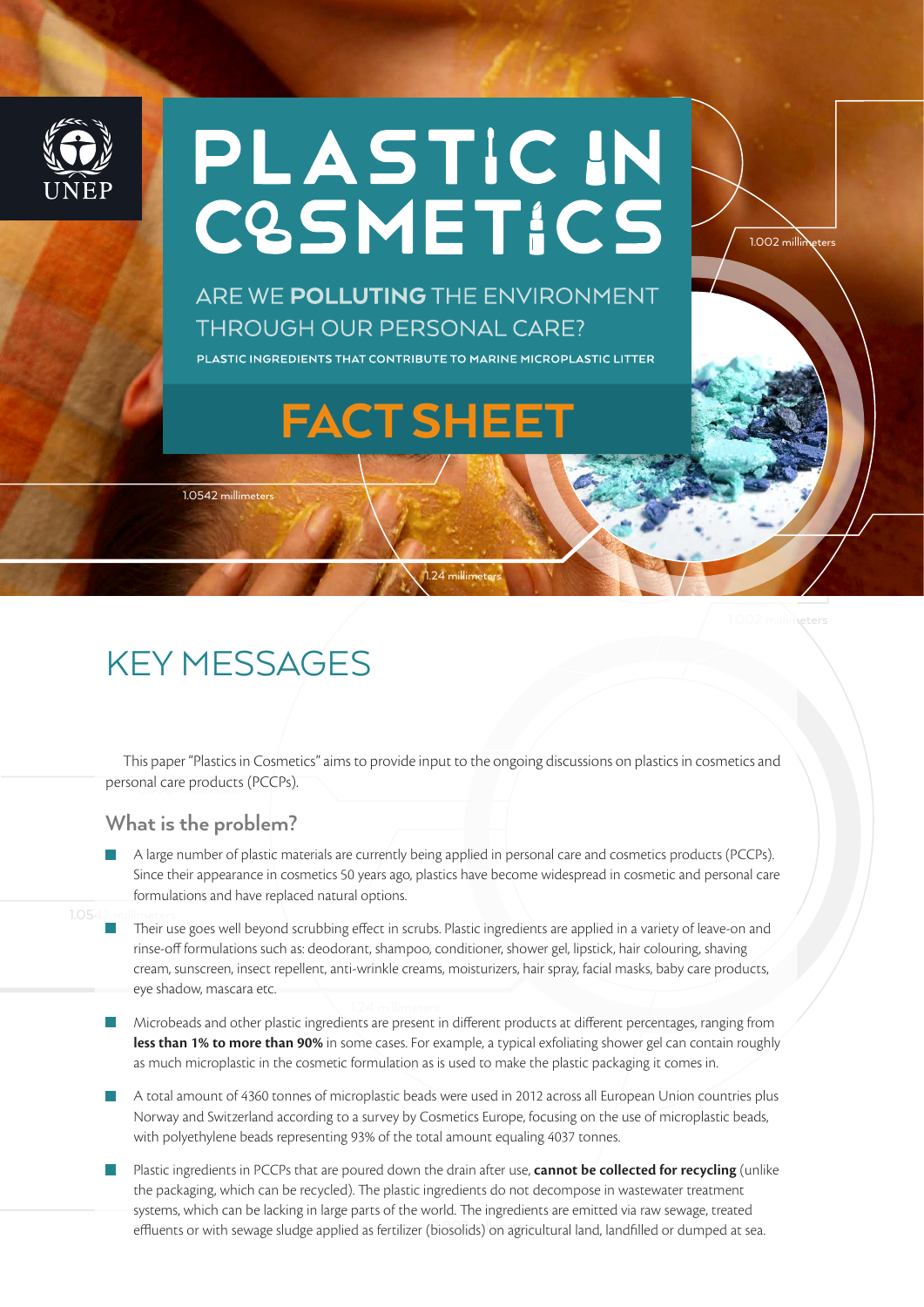#### **How big are these plastics?**

- There is more to 'microbeads' than meets the eye while some are large enough to be easily visible to the naked eye, other microbeads on the market for PCCP formulations are as small as 1 µm. Others are even smaller than that (nano-particulates).
- The size of the particulates applied depends on the function in the cosmetic formulation. Many of the particulates in PCCPs today are between 1 and 50 µm in size.

#### **Microplastic particle sizes**

| <b>PARTICLE</b>      | <b>SIZE RANGE</b>            |
|----------------------|------------------------------|
| Microbead            | $1 - 1000 \times 10^{-6}$ m  |
| Microspheres         | $1 - 1000 \times 10^{-6}$ m  |
| Microcapsule         | $1 - 2 \times 10^{-6}$ m     |
| Nanospheres/capsules | $10 - 1000 \times 10^{-9}$ m |

#### **What are they used for?**

**Plastics are used as ingredients in PCCPs for a variety of purposes** such as sorbent phase for delivery of active ingredients, film formation, exfoliation, viscosity regulation and many others. 'Microbead' is one of many terms applied to plastic PCCP ingredients; they may also be called microplastics, microspheres, nanospheres, plastic particulates etc.

| <b>POLYMER</b>                           | <b>EXAMPLES OF FUNCTIONS IN PCCP FORMULATIONS</b>                                                                          |  |
|------------------------------------------|----------------------------------------------------------------------------------------------------------------------------|--|
| Nylon-12 (polyamide-12)                  | Bulking, viscosity controlling, opacifying (e.g. wrinkle creams)                                                           |  |
| Nylon-6                                  | Bulking agent, viscosity controlling                                                                                       |  |
| Poly(butylene terephthalate)             | Film formation, viscosity controlling<br>.002 millimeters                                                                  |  |
| Poly(ethylene isoterephthalate)          | Bulking agent                                                                                                              |  |
| Poly(ethylene terephthalate)             | Adhesive, film formation, hair fixative; viscosity controlling, aesthetic agent, (e.g.<br>glitters in bubble bath, makeup) |  |
| Poly(methyl methylacrylate)              | Sorbent for delivery of active ingredients                                                                                 |  |
| Poly(pentaerythrityl terephthalate)      | Film formation                                                                                                             |  |
| Poly(propylene terephthalate)            | Emulsion stabilizing, skin conditioning                                                                                    |  |
| Polyethylene                             | Abrasive, film forming, viscosity controlling, binder for powders                                                          |  |
| Polypropylene                            | Bulking agent, viscosity increasing agent                                                                                  |  |
| Polystyrene                              | Film formation                                                                                                             |  |
| Polytetrafluoroethylene (Teflon)         | Bulking agent, slip modifier, binding agent, skin conditioner                                                              |  |
| Polyurethane                             | Film formation (e.g. facial masks, sunscreen, mascara)                                                                     |  |
| Polyacrylate                             | Viscosity controlling                                                                                                      |  |
| Acrylates copolymer                      | Binder, hair fixative, film formation, suspending agent                                                                    |  |
| Allyl stearate/vinyl acetate copolymers  | Film formation, hair fixative                                                                                              |  |
| Ethylene/propylene/styrene copolymer     | Viscosity controlling                                                                                                      |  |
| Ethylene/methylacrylate copolymer        | Film formation                                                                                                             |  |
| Ethylene/acrylate copolymer              | Film formation in waterproof sunscreen, gellant (e.g. lipstick, stick products, hand<br>creams)                            |  |
| Butylene/ethylene/styrene copolymer      | Viscosity controlling                                                                                                      |  |
| Styrene acrylates copolymer              | Aesthetic, coloured microspheres (e.g. makeup)                                                                             |  |
| Trimethylsiloxysilicate (silicone resin) | Film formation (e.g. colour cosmetics, skin care, sun care)                                                                |  |